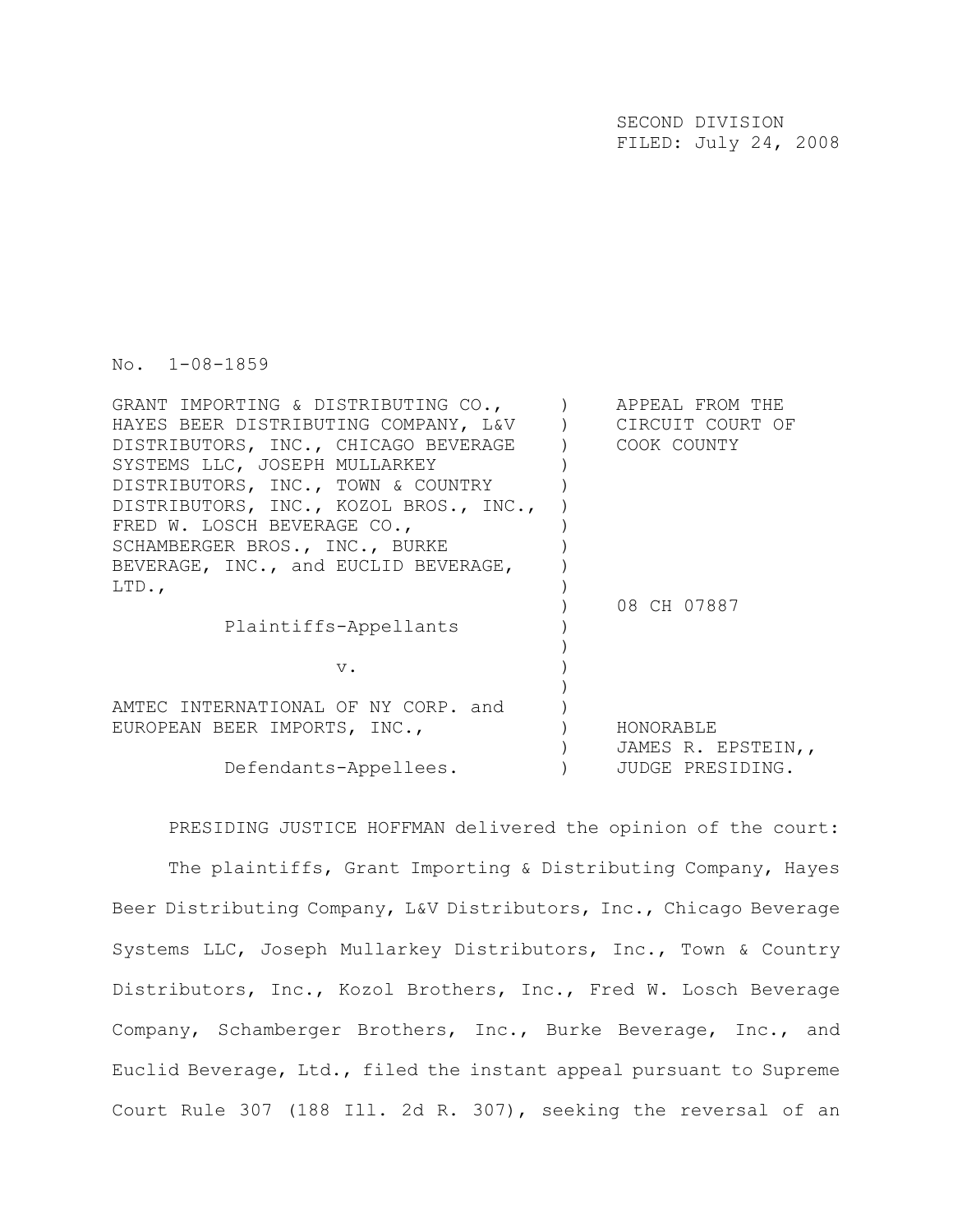order of the circuit court which denied their motion for a temporary restraining order (TRO). For the reasons which follow, we affirm.

In addition to other theories of recovery, the plaintiffs sought injunctive relief against the defendants, Amtec International of NY Corp. (Amtec) and European Beer Importers, Inc. (European), contending that they violated the Beer Industry Fair Dealing Act (Act) (815 ILCS 720/1  $et seq.$  (West 2006)). In their</u> second amended complaint, the plaintiffs made the following factual assertions.

Until approximately December of 2007, Advanced Brands & Importing, Inc. (Advanced) was the exclusive importer of Zywiec beer into the greater Chicagoland area. The plaintiffs are duly licensed "beer wholesalers" as defined by section 1.1(3) of the Act (815 ILCS 720/1.1(3)(West 2006)), and Advanced granted them the right to be the exclusive wholesalers of Zywiec beer in their respective geographic territories in Illinois.

Advanced has recently advised the plaintiffs that the manufacturer of Zywiec beer refuses to ship the beer to it for import and distribution in Illinois. In its place, the manufacturer has granted Amtec, or its wholly owned subsidiary European, the exclusive right to import and distribute Zywiec beer into the United States, including the greater Chicagoland area.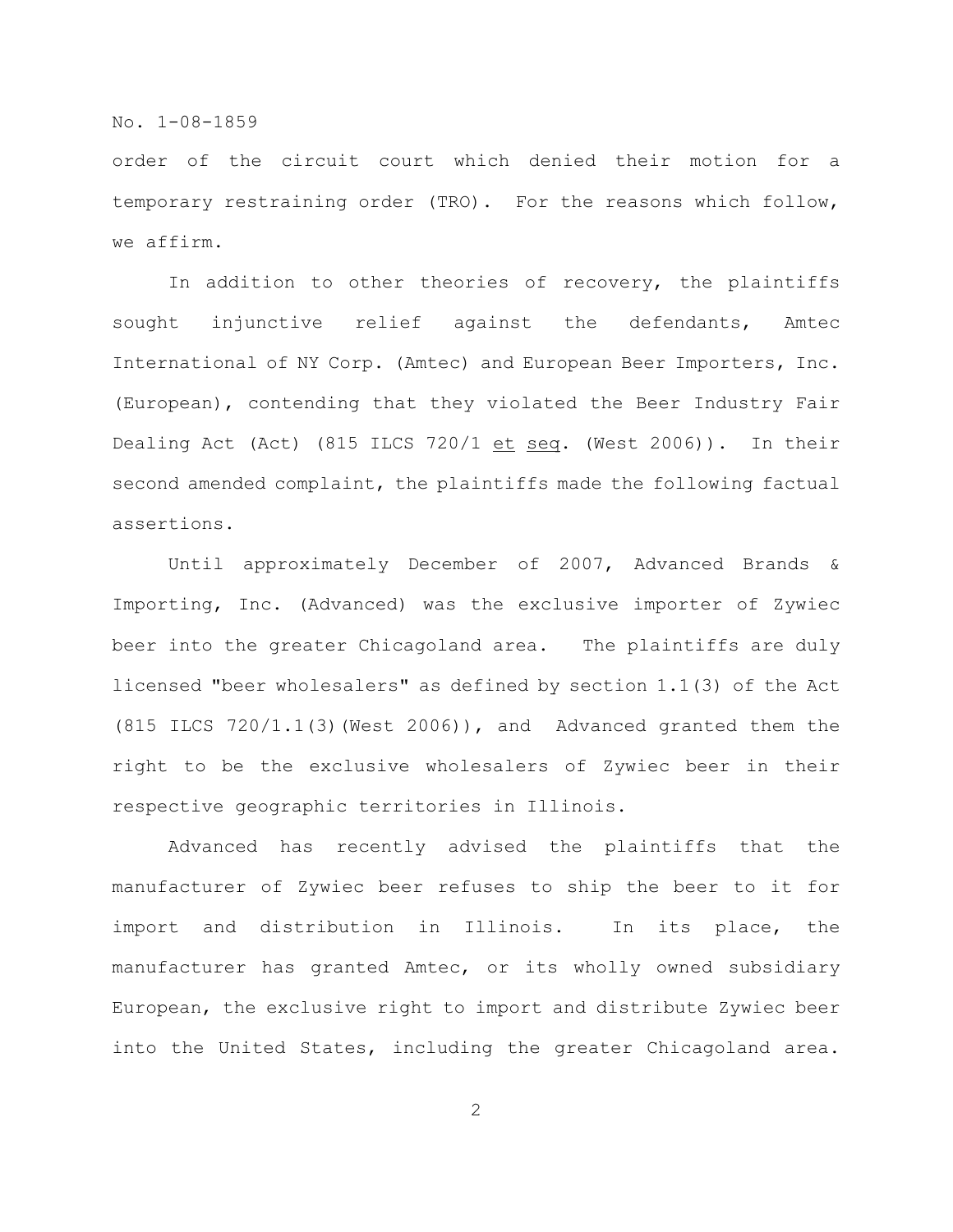Neither Amtec nor European has agreed to distribute any further Zywiec beer to the plaintiffs, and they have not provided the plaintiffs with any reason for the termination of their distributorships, nor have they afforded the plaintiffs an opportunity to cure any cause for the terminations. The plaintiffs sought a TRO enjoining Amtec and European from selling or distributing Zywiec beer in Illinois until such time as the plaintiffs' exclusive distribution rights can be adjudicated.

Amtec responded to the plaintiffs' motion supported, in part, by the affidavit of its president, Boguslaw Pajor. According to Pajor's affidavit, Zywiec beer was imported into Illinois from 2005 through 2007 by Advanced pursuant to an agreement with Grupa Zwyiec S.A. (Grupa), the brewer of Zwyiec beer. On December 10, 2007, Grupa notified Advanced that, effective January 1, 2008, Advanced would no longer be the importer of Zwyiec beer. Thereafter, Grupa appointed Amtec as the exclusive importer of Zywiec beer into Illinois. Amtec, in turn, appointed European the sole distributor of Zywiec beer in Illinois. Amtec asserted that it did not terminate the plaintiffs' rights to distribute Zywiec beer, and argued that, since it is not a "successor brewer" within the meaning of section 1.1(6) of the Act (815 ILCS 720/1.1(6)(West 2006)), it has no obligation to honor the plaintiffs' distribution agreements with Advanced.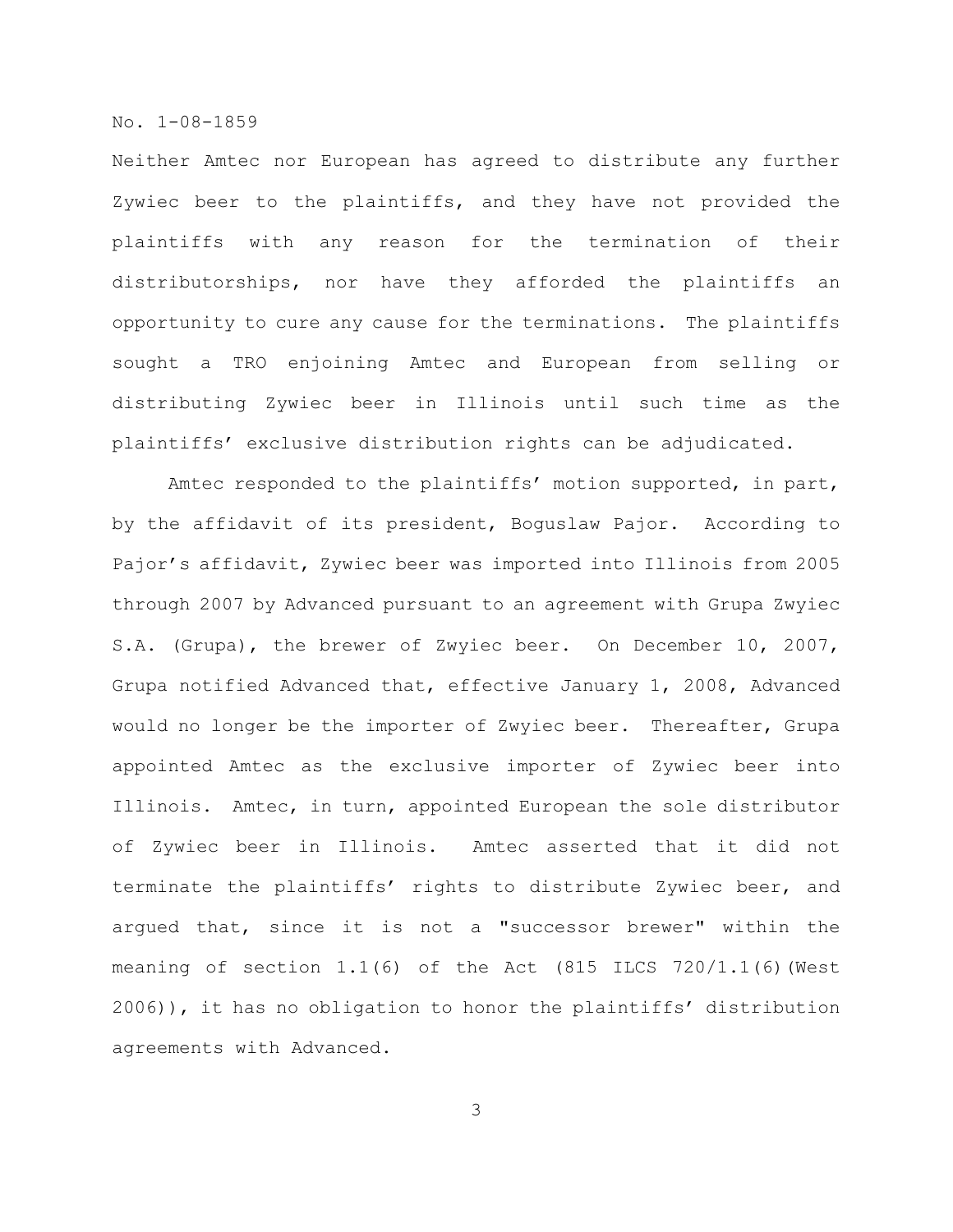The circuit court denied the plaintiffs' motion for a TRO, and this appeal followed. The plaintiffs argue, as they did before the trial court, that Amtec and European violated the Act by terminating, canceling or failing to renew their Zywiec beer distributorship agreements without notice or good cause and without providing them with an opportunity to cure the reason for the terminations and, as a consequence, they were entitled to injunctive relief pursuant to section 9(3) of the Act (815 ILCS 720/9(3)(West 2006)).

Section 3 of the Act provides that, except for reasons not relevant to this action, "no brewer or beer wholesaler may cancel, fail to renew, or otherwise terminate an agreement unless the brewer or wholesaler furnishes prior notification to the affected party." 815 ILCS 720/3(West 2006). Section 4 states that "[n]o brewer or beer wholesaler may cancel, fail to renew or otherwise terminate an agreement unless the party intending that action has good cause for the cancellation, failure to renew or termination, has made good faith efforts to resolve disagreements, and, in any case in which prior notification is required under Section 3, the party intending to act has furnished the prior notification and the affected party has not eliminated the reasons specified in the notification for cancellation, failure to renew, or termination, within 90 days after the sending of the notification." 815 ILCS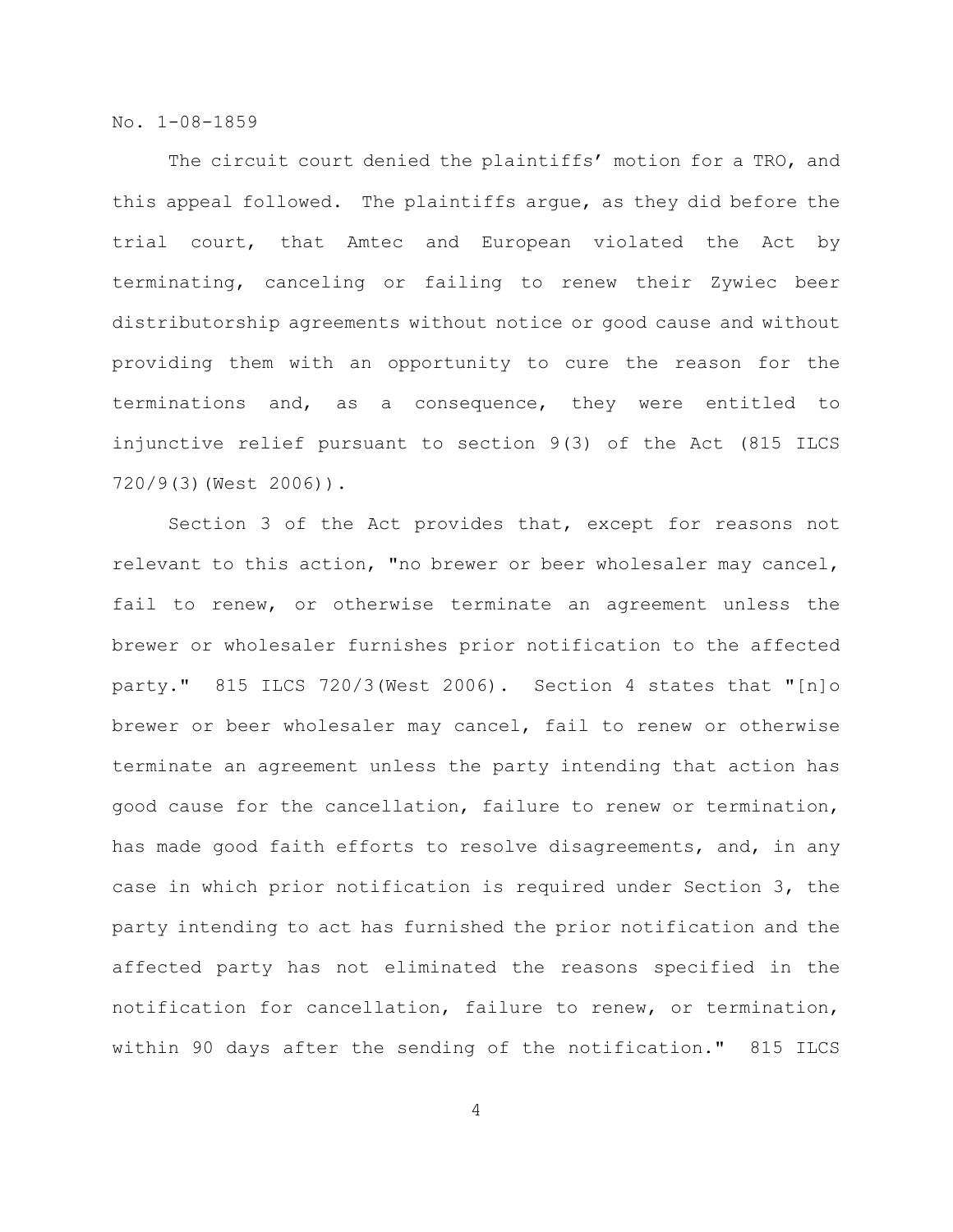720/4(West 2006). In order to determine whether sections 3 and 4 of the Act are applicable to the circumstances present in the instant case, reference must be made to the Act's definitions of the terms "agreement," "brewer," and "successor brewer."

The Act defines an "agreement" as "any contract, agreement, arrangement, operating standards, or amendments to a contract, agreement, arrangement, or operating standards, the effect of which is to substantially change or modify the existing contract, agreement, arrangement, or operating standards, whether expressed or implied, whether oral or written, for a definite or indefinite period between a brewer and a wholesaler pursuant to which a wholesaler has been granted the right to purchase, resell, and distribute as a wholesaler or master distributer any brand or brands of beer offered by a brewer." 815 ILCS 720/1.1(2)(West 2006). A "brewer" is defined, in relevant part, as a person who is engaged in the manufacturer of beer, a master distributer or a successor brewer. 815 ILCS 720/1.1(4)(West 2006). A "successor brewer" is "any person who in any way obtains the distribution rights that a brewer or master distributor once had to manufacture or distribute a brand or brands of beer whether by merger, purchase of corporate shares, purchase of assets, or any other arrangement." 815 ILCS 720/1.1(6)(West 2006).

There is no dispute concerning the status of the importing and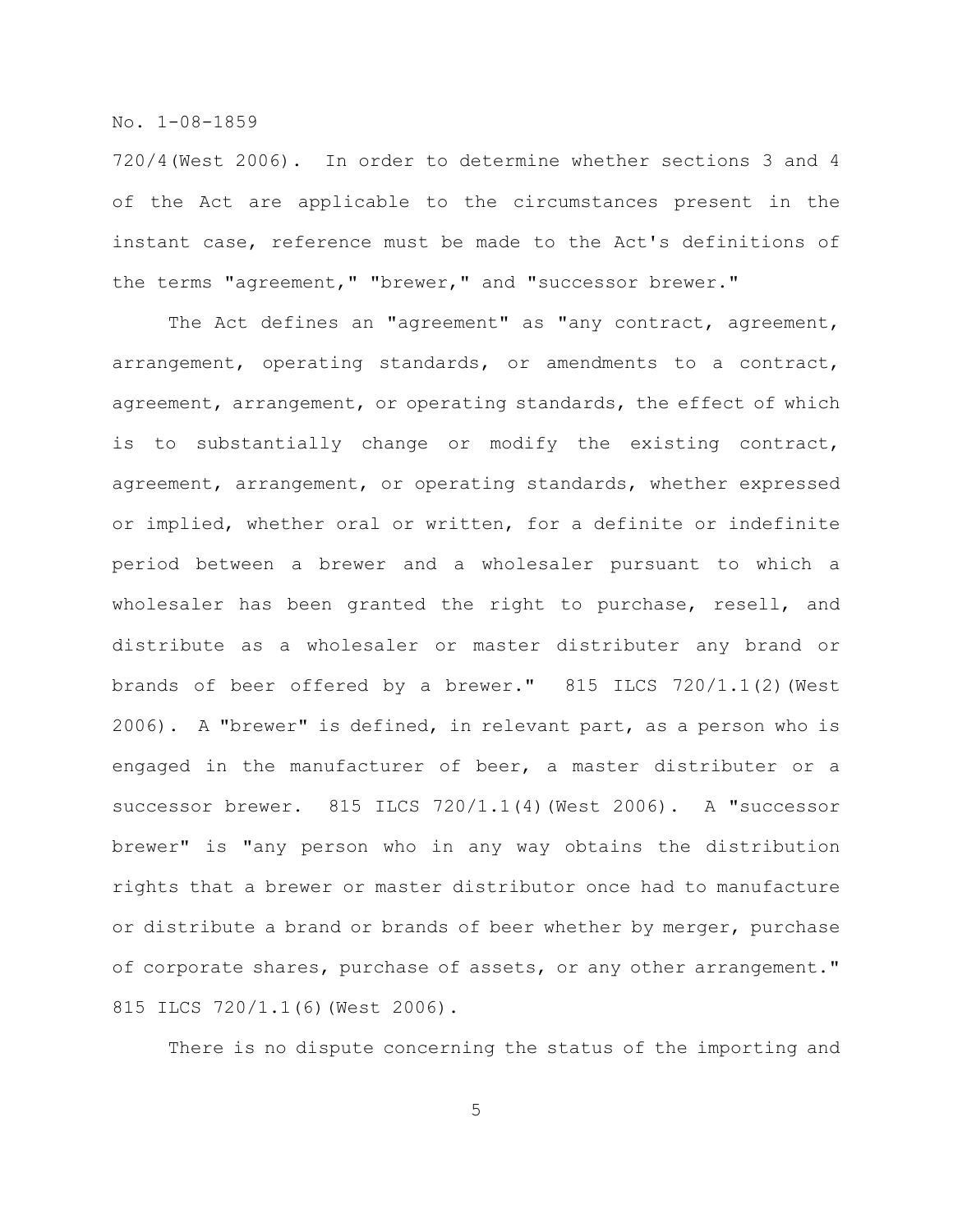distribution arrangements between Grupa and Advanced, its master distributor, and between Advanced and the plaintiffs as "agreements" within the meaning of the Act. The issue is whether the defendants are "brewers" in the context of those agreements such that they might be held liable for failing to comply with the requirements of sections 3 and 4 of the Act.

The plaintiffs argue that, by obtaining the right to import and distribute Zywiec beer that was previously held by Advanced, Amtec became a successor brewer and was, therefore, obligated to continue to use the plaintiffs as exclusive wholesalers within their respective territories. Amtec argues that it is not a successor brewer within the meaning of the Act because it obtained its import and distribution rights directly from the manufacturer, Grupa, and not from or through Advanced. Resolution of the issue involves the construction of the Act's definition of a "successor brewer."

The cardinal rule of statutory construction is to ascertain the intent of the legislature. Murray v. Chicago Youth Center, 224 Ill. 2d 213, 235, 864 N.E.2d 176 (2007). Legislative intent is best gleaned from the words of the statute itself, and where the statutory language is clear and unambiguous, it is to be given effect. General Motors Corp. v. State of Illinois Motor Vehicle Review Board, 224 Ill. 2d 1, 13, 862 N.E.2d 209 (2007). Issues of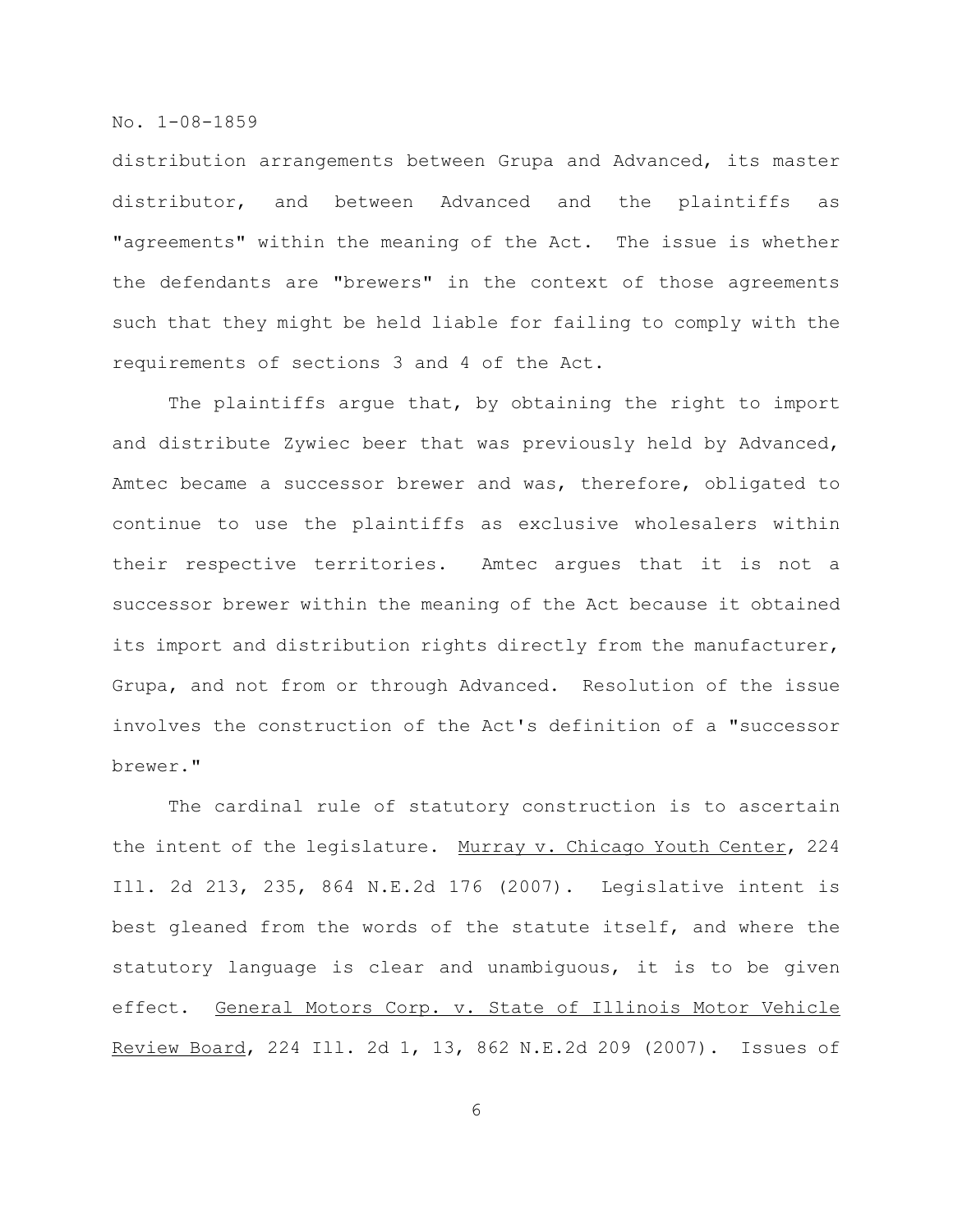statutory construction are reviewed de novo. Paris v. Feder, 179 Ill. 2d 173, 177-78, 688 N.E.2d 137 (1997).

Initially it might appear that any entity that obtains the distribution rights previously held by a brewer or master distributor is a successor brewer within the meaning of the Act. However, a closer analysis of the statute leads us to conclude that the manner in which the distribution rights are obtained are critical to a determination of whether an entity is a successor brewer. We believe that the statute contemplates that, in order to qualify as a successor brewer, the distribution rights must have been obtained through some arrangement with the original holder of the rights, be it by merger, purchase of corporate shares, purchase of assets, or otherwise.

If, as the plaintiffs argue, the only circumstance necessary for an entity to qualify as a successor brewer is that it obtain the distribution rights previously held by a brewer or master distributor, the legislature would have had no need to include the phrase "whether by merger, purchase of corporate shares, purchase of assets, or any other arrangement." 815 ILCS 720/1.1(6) (West 2006). One of the fundamental principals of statutory construction is that words and phrases should not be viewed in isolation, but should be interpreted so that terms are not rendered superfluous. Land v. Board of Education of the City of Chicago, 202 Ill. 2d 414,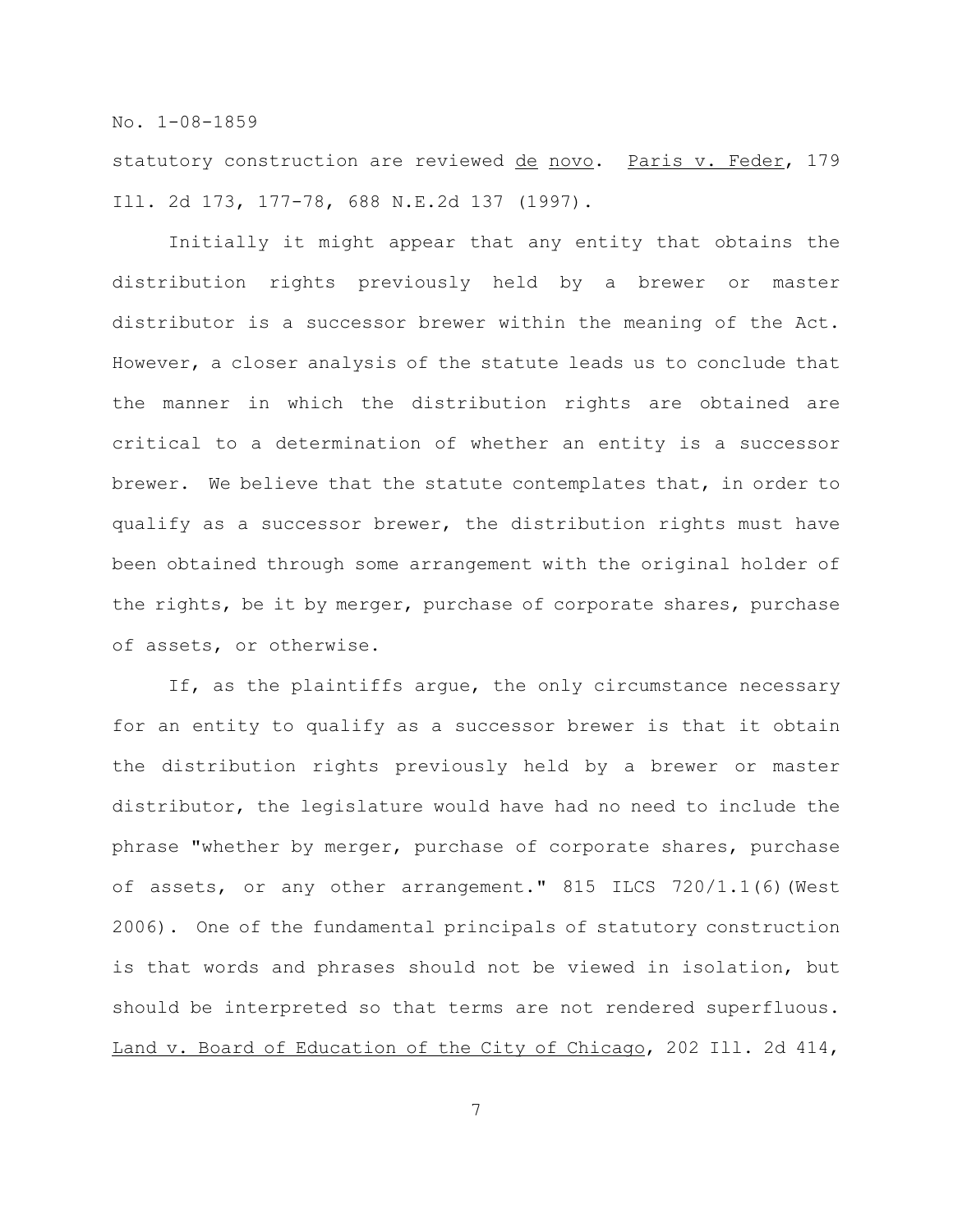422, 781 N.E.2d 249 (2002). Additionally, the phrase "or any other arrangement" appearing at the end of the definition of a successor brewer (815 ILCS 720/1.1(6)(West 2006)) should be interpreted under the doctrine of ejusdem generis as describing a transaction similar to the preceding types of transactions listed in the statute; namely, a merger, purchase of corporate shares, or purchase of assets. See City of East St. Louis v. East St. Louis Financial Advisory Authority, 188 Ill. 2d 474, 484-85, 722 N.E.2d 1129 (1999).

Based upon the foregoing analysis, we believe that, to qualify as a successor brewer under the Act, a replacement distributor of beer must have obtained its distribution rights through some arrangement with the original holder of the rights that is similar to the type of transaction contemplated by the statute. See Shestokas Distributing, Inc. v. Hornell Brewing Company, Inc., No. 93-1537, 1993 WL 522179 (7<sup>th</sup> Cir. Dec. 16, 1993).

It is clear from the matters of record that the defendants did not obtain their distribution rights from Advanced and, as a consequence, they do not qualify as either successor brewers or brewers under the Act. That being the case, the plaintiffs did not acquire any rights under the Act to injunctive relief against them. We find, therefore, that the circuit court did not abuse its discretion in denying the plaintiffs' motion for a TRO.